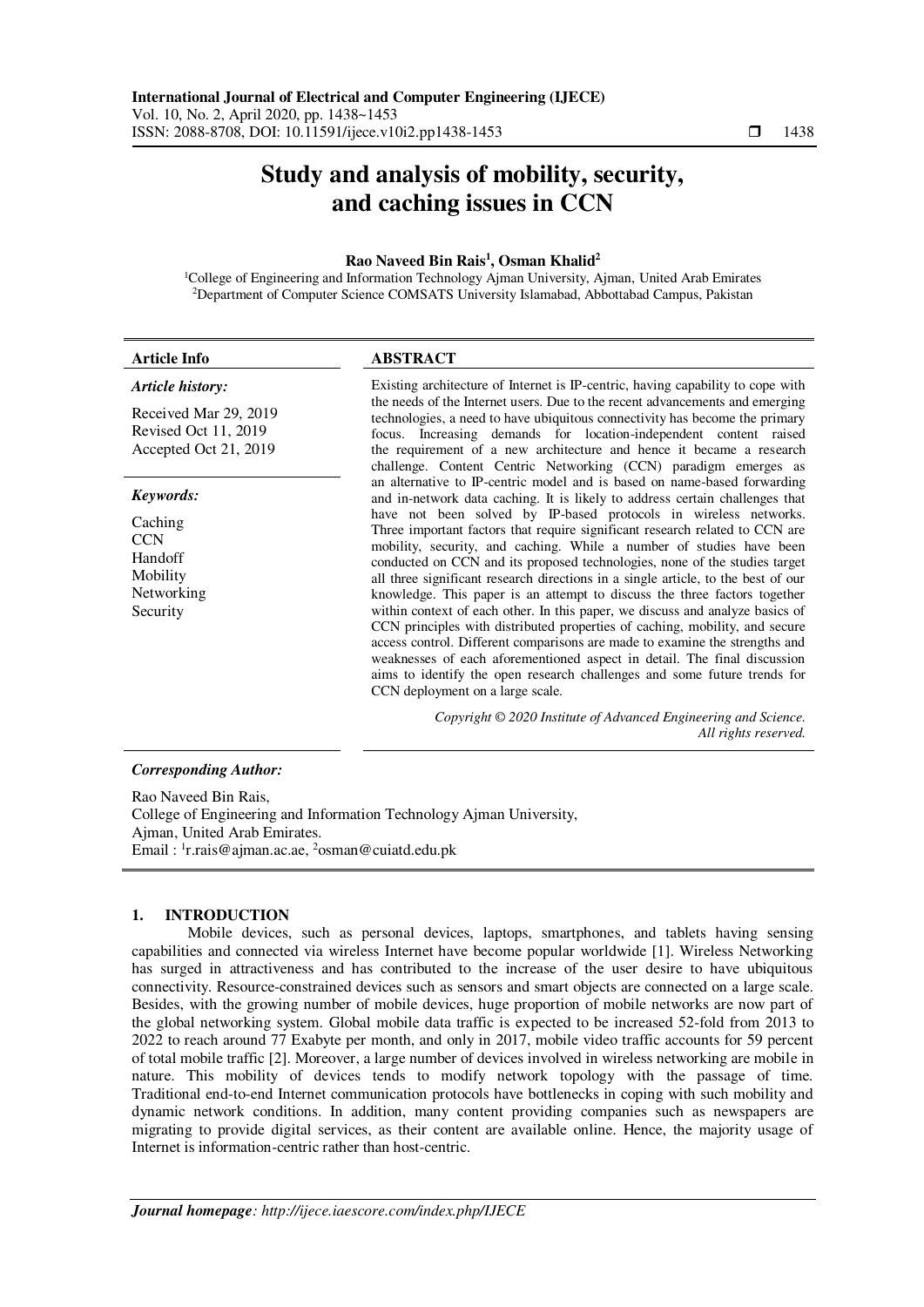The increasing demands of new applications has raised the architecture's requirements to be more flexible in terms of content sharing, mobility management, secured connectivity, caching, privacy, etc. However, large number of such key requirements still cannot be addressed properly. Keeping in view the above-cited issues, new architectures and paradigms are required to be devised, investigated, and eventually deployed on large scale. For this purpose, Content-Centric Networking (CCN) [3] has arisen as an emerging candidate for upcoming content-centric Internet architecture.

CCN has gained considerable popularity and has become comparatively demanding architecture of the future Internet [3]. CCN is an emerging technology in which content is accessed using its name instead of the location of the host, which possesses the content, thereby resulting in efficient bandwidth utilization and reducing communication cost. CCN communication principle suggests that users (consumers) are more interested in content (what) rather than knowing about the owner of the content (who) and the location of the content (where), as long as the integrity of the content is maintained. Usually in CCN, media servers and web portals are used to host contents. To retrieve a content, an end-to-end connection is required to be established. For that purpose, CCN is a self-organized approach that enables to push only the relevant data when desired.

CCN differs from traditional TCP/IP network in many aspects. CCN constitutes in-network caching, name-based routing, location-independent content support, inherent security, and default multicast support, to name a few. CCN is an extension of the Information Centric Network (ICN) research projects comprising four main entities: the producers, the consumers, the publishers, and the routers. The Forwarding Information Base (FIB), Pending Interest Table (PIT), and Content Store (CS) are elements of a router in a CCN as shown in Figure 1. FIB replaces the traditional routing tables, while PIT is a cache for the requests. CS is an optional component and acts as an extra cache where requests (known as Interest) might be stored. Manifests, Interest packets, and content objects are types of messages dealt within a CCN. In CCN, each content has an associated location-independent name.



Figure 1. CCN Router Components

The receiver (consumer) of the content initiates CCN communication by sending an *Interest* packet. The content owner or holder may respond to an *Interest* packet by sending the *Data* packet. The data pieces in CCN are assumed self-identifying and self-authenticating unit, thereby providing an inherent security. While CCN promises to be a strong candidate for the network architecture of future due to its inherent flexibility and user-centric approach, there are a number of open research issues that need to be addressed before it can be used as an alternate to the status-quo Internet architecture. These research issues include naming, routing, caching, mobility management and security of CCN [4]. Although the research issues have been discussed by some studies (e.g., [1, 4]), yet these studies provide a basic overview of the issues without deeply investigating each of these. Moreover, there is no study, to the best of our knowledge, which targets an ensemble of these research issues at one single place. This paper is an attempt towards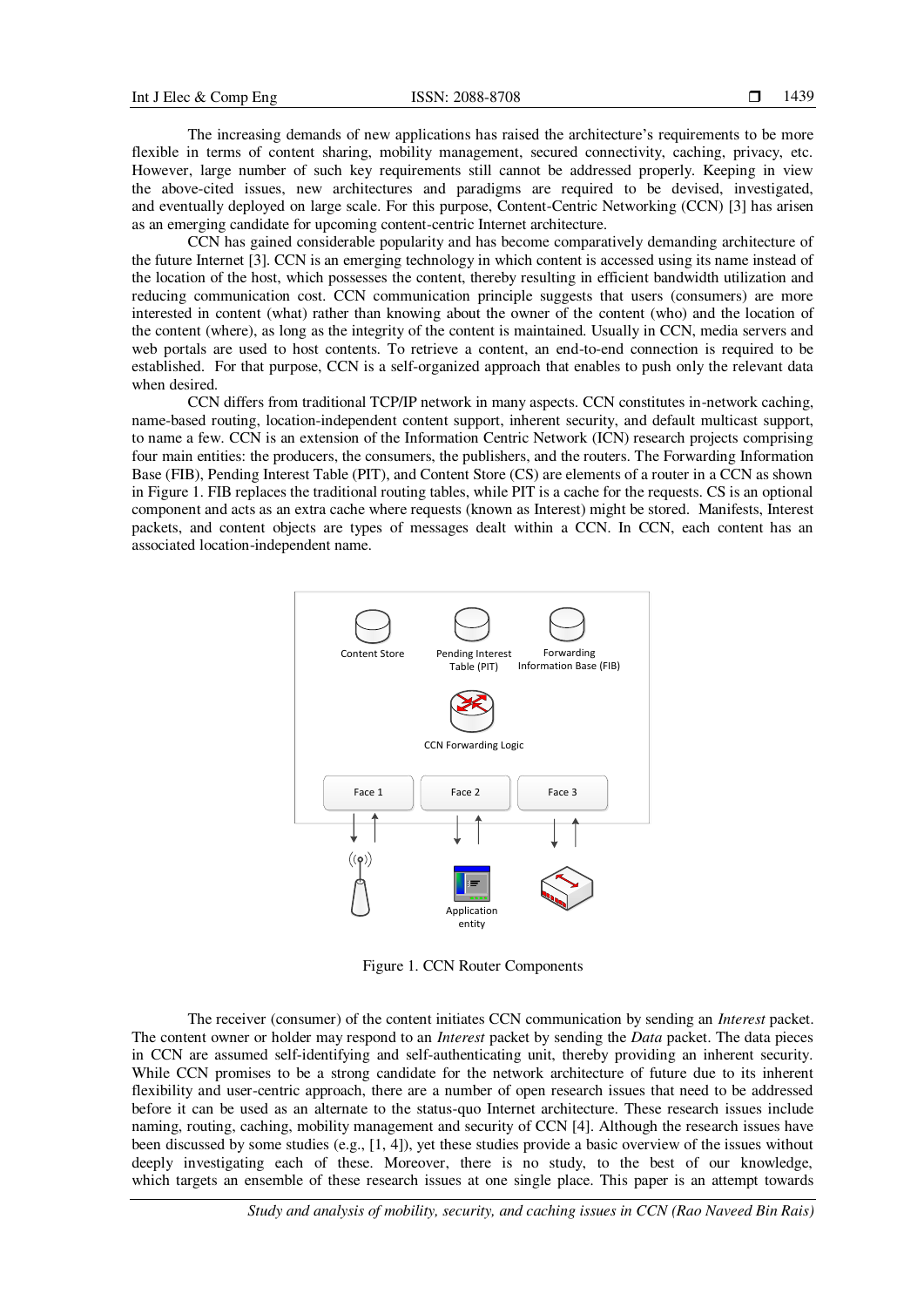filling the gap in the existing literature on CCNs. Specifically, we focus on three major areas of research in CCN, caching, security, and mobility management. The basic idea is based upon content management in terms of where to place content (caching), how to secure it from threats and maintain its integrity (security), and how does network mobility effects cached content and service to the consumer (mobility). Here, we provide an overview of technology, comprehensive information and a clear comparison of aforementioned three approaches. Moreover, we perform the quantitative comparisons of state-of-the-art selected caching schemes for different scenarios. The quantitative analysis provides an insight into how the caching performance effected with the variation in cache size and contents to be cached. The comparisons are performed using CCN-based simulator Icarus. The rest of the paper is organized as follows. In Section 2, we present mobility management schemes and issues related to CCN. Section 3 provides an analysis of CCN security schemes and relevant issues, whereas a detailed discussion on CCN caching studies is presented in Section 4. Finally, we conclude the paper in Section 5.

# **2. MOBILITY MANAGEMENT IN CCN**

Current architecture of the Internet has been designed for fixed network environment where nodes require to have end-to-end communication for data transfer. In order to support mobile nodes over the network, existing Internet architecture requires several operations like multistage address resolution, frequent location updates, etc. IP networks are based on pre-established connection scheme where IP addresses of sender and receiver are used for the delivery of contents over a pre-established network. In such networks, frequent movement of mobile users may result in temporary or long-lived disconnection. Alternatively, in CCN, as content is accessed by its name instead of IP, an end-to-end connection is no longer required to retrieve content [3]. So a mobile user can achieve a seamless handoff while continuously accessing content at another location.

CCN mobility can be classified as a client (consumer) mobility or server-side (producer, publisher, or content router) mobility [5]. Client mobility deals with client movements during the time when the requests (*Interest*) for data objects is initiated. Likewise, server-side mobility refers to the handling of location changes made by object or set of objects. The server-side mobility might be because of the change in the content possession by another node in the network, or due to the mobility of the node while carrying the content. Moreover, a third type of mobility is network mobility in which a complete network changes location (e.g., a body area network or a vehicular network). In CCN, when a collection of complete object set is changing their location, the new path advertisement is needed to be broadcasted keeping the old routing records safe. This may also involve movements of some chunks of the objects belonging to a collection of objects to a new location (e.g., a company employee takes a laptop on a trip). Moving an entire (heterogeneous) network results in too many routing updates, which may result in bottlenecks unless they allow for relative route broadcast.

# **2.1. Classification of CCN content and mobility**

Keeping in view the stability and mobility concerns in CCN, there are two types of contents named as data contents and user contents. *Data* content is significantly termed as access to the content itself. Persistent content providers are used to serve the data contents and dissemination of their replication for the ease of access to content. Therefore, locations e.g., Web pages, streaming services, and files, are comparatively stable. While user content, on the other hand, contains information having real-time characteristics requested before creation. Internet phone, chatting, and e-gaming are the family of user-content. Creation and management of the content is the responsibility of individual mobile devices. Contents' service components such as rendezvous points and control messages are used for serving data contents and user contents. A rendezvous point is basically a location manager used to keep track of locality information of all providers containing location information of peers. Moreover, a rendezvous point used as handler of mobility by point intervening in the relay of all *Interest* and *Data* packets. It is also known as indirection point. Control messages on the other hand are used to address the issues related to changing of content provider's routable prefixes. However, a sender-driven control message is needed for source mobility.

#### **2.2. User mobility**

Mobility for the buffered contents in CCN on user-side is supported by using re-transmission mechanism of *Interests* and *Data* packets, which first comes to ISP. When the service initiator performs a handoff, it receives a sequence number of the contents from its peer node. During communication, lost chunk of information data can be recovered by simple process known as re-transmission of data packets. To this end, Tsipoulus *et al.* [6] sectioned the CCN services as three types: real-time documents, channels, and on-demand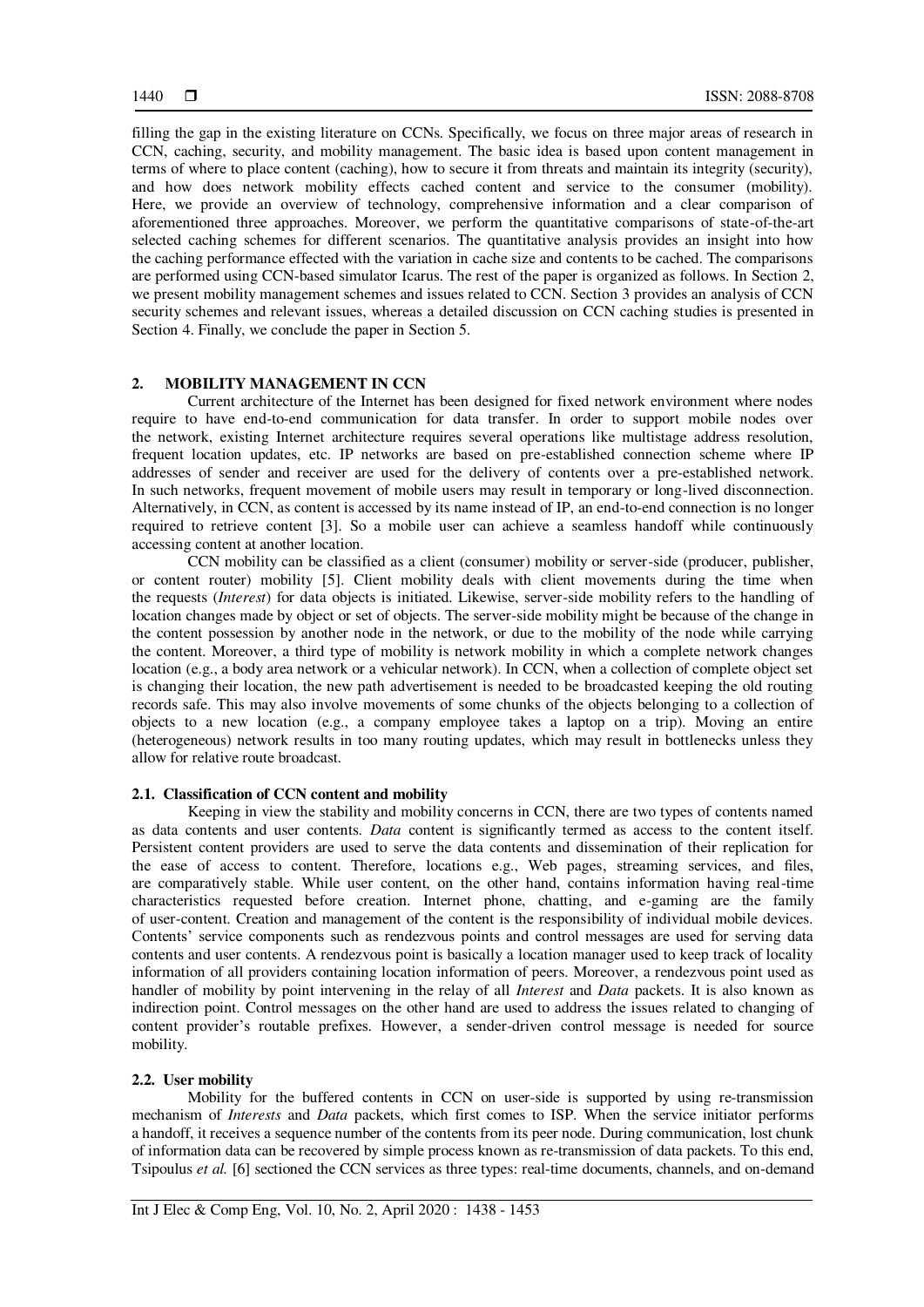documents based on service characteristics, and present different forwarding techniques accordingly for each types of traffic. The study differentiates between Persistent *Interest* and the regular *Interest*. Persistent *Interest* is kept in PIT table for lifetime. Efficient streaming traffic is delivered having real-time and data loss-tolerant properties. In case of persistent *Interest*, after handoff, the route remains persistent to the old location and responses are multicast to the old location. This concept of multicasting may result in waste of network resources. Moreover, signaling message can be used if the frame router could not successfully deliver content corresponding to a persistent *Interest*, thereby increasing the failure ratio. When this value reaches a threshold, the edge router generates 'host unreachable' with the specific name that may be in the following form: **(persistent** *Interest* **name)/'host unreachable'**. This signaling-message is then delivered to the content server. Gateways used to communicate that signaling-message can abolish the related obsolete persistent request and responses from their PIT. When handoff occurs due to the mobile client, persistent *Interests* are retransmitted to a new path. Process of retransmission includes a dedicated bit that eliminates the outdated PIT entry. If the *Interest* is received on content server, it sets dedicated bit to 'on' in the next responses

## **2.3. Producer or router mobility**

For receiving *Interests* smoothly after handoff, name of the mobile node is required to be updated in the routing table for each individual content. To this end, binding service between changing names is required at the both old and new locations. To change the content name, application server such as a rendezvous point or a proxy agent-binding server is useful to provide binding service [7]. Rendezvous-based approaches are used for changing names and binding services are discussed as follows: a. Direct exchange for location update

In direct exchange, for location update when the service initiator handoff occurs, it indicates the data source mobility. The peer node is then informed about new classified pathname of the initiator for smooth running of ongoing service. Hence, the peer can continue getting replies even the handoff occurs. Recovery of lost data portion by simple re-transmission is impossible. In order to recover the lost data, application regenerates the *Interests* with the new hierarchical pathname. With the factors of simplicity and effectiveness it also causes issues when handoffs are performed simultaneously by the peers.

b. Query to the rendezvous for location update

On initiation of a service, the service initiator queries a rendezvous server for obtaining its peer's location record. As location information of all clients is maintained with rendezvous server, so on occurrence of a handoff, new path-name of the client is communicated to the rendezvous server. Therefore, using the rendezvous server, the peer can obtain the routable prefix even after simultaneous handoffs. c. Mobility with indirection point

Another technique for reducing the handoff delay is the indirection scheme that can be considered. To initiate a request, the initiator issues a request and response packet with the name of its peer. On successful receiving of packet, it stores that packet and issues another *Interest* to the peer with its new routable name. On peer's response, the indirection server issues a corresponding response to the packet that is buffered and refer them towards the initiator. During an initiator handoff, it notifies occurrence of the handoff event towards the indirection server. However, on receiving *Interest* for the initiator, indirection server buffers that *Interest* and delays generating another corresponding *Interest* toward the respective node. When service initiator informs new hierarchical pathname, the indirection server continues to generate corresponding *Interests* and its service toward the initiator.

d. Interest forwarding

In order to cope with the drawbacks in previous schemes, layered approach known as *Interest* forwarding is proposed [7]. In this approach, new name is not required for seamless service location. Rather, it requires the modifiable routers as incoming *Interests* are buffered in CCN routers towards a handoff client. Overhead caused by addition of new entry routers on the way between the access routers to corresponding handoffs is reduced. In addition to this, handoff process does not require a new routable prefix, while handoff latency is diminished as well.

## e. Proxy-based mobility management scheme [8]

This scheme is based on the concept that user proxies capable of supporting CCN are configured over traditional IP network. Contents are available to users via the proxy node when required. User sends a query packet to the proxy node instead of making connection with all other devices having required contents. CCN network, on receiving the query packet (*Interest*), tries to get content thus reducing the overhead of network configuration. The scheme is composed of following steps:

- Handover detection) By using the information of physical link or router advertisement mobile node detects the change network status.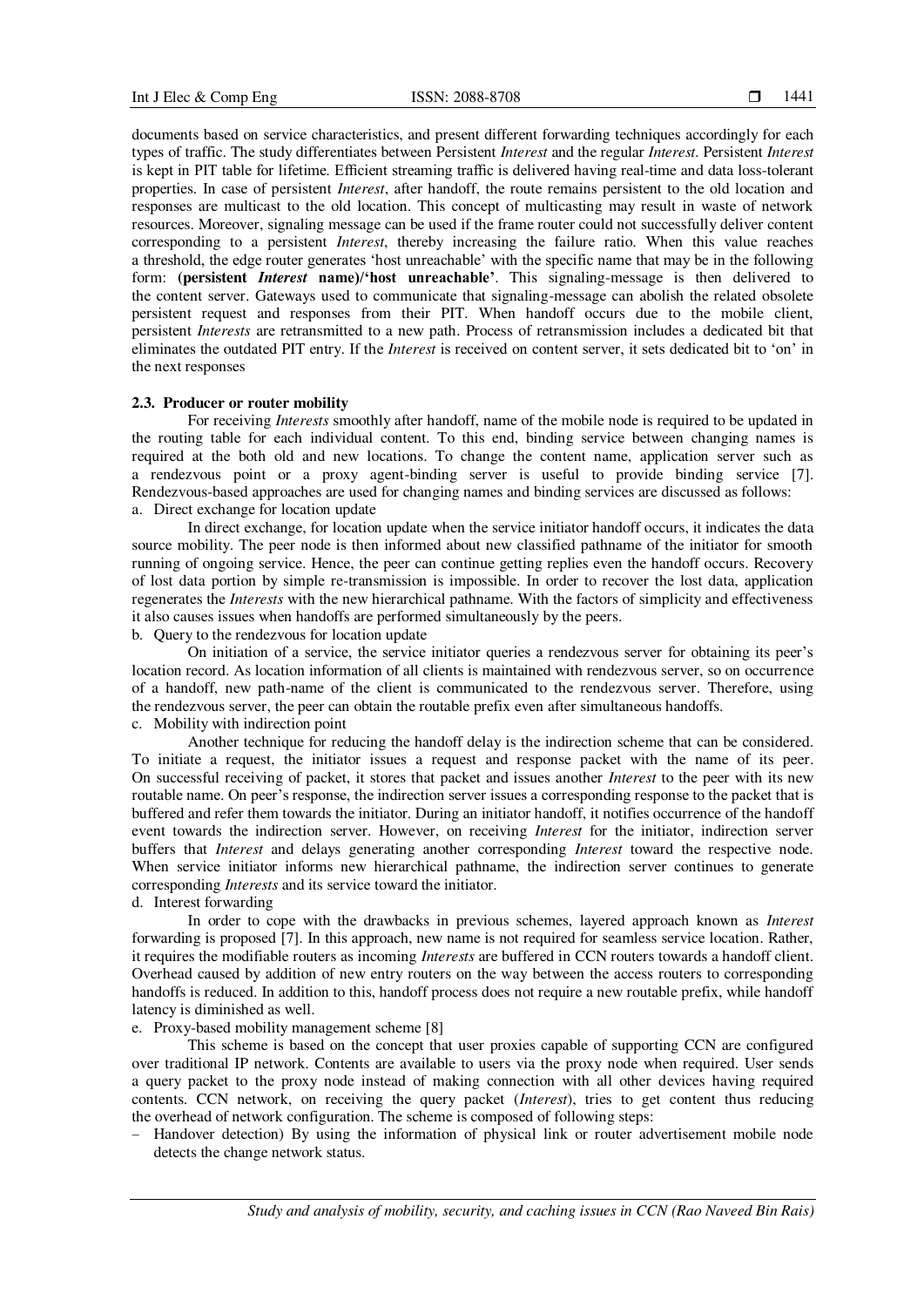- Handover indication) While the handover detection event is in process, a *hold* request message is sent to proxy node by the mobile node before detection of actual handover. On receiving the *hold* message, the proxy node stops the process of sending content data to MS's old location and only stores content data to its local repository for future re-transmissions.
- Handover complete) In case of acquiring new IP address, mobile node notifies the new IP to the proxy node by using handover message piggybacking the sequence of messages received on old location. The proxy node transmits the stored data to new location and does not store and transmit the repeated *Interest* packets. After receiving content packet on old location, mobile node can ask next content data segment using normal CCN *Interest* packet.
- f. CSCM [9]

CSCM offers a dynamic strategy for caching in CCN for mobile nodes, while increasing the data availability, thereby improving network performance. The scheme considers a number of factors including mobility of nodes, content popularity and content diversity. As per CSCM functionality, a node while hosting a content and serving nearby nodes chooses a nearby node to handover the content before moving out of the location based on some criteria. It also keeps into consideration of dynamic weighting of each of the parameters used for making the decision for content storage.

g. Tunnel-Based Redirection (TBR)

This approach performs the redirection of incoming *Interest* packets between content router of Mobile Content Source's (MCS) home domain and the content router in the new domain by using tunneling [10]. To guarantee the presence of a router, it periodically broadcasts the prefix names. Point of attachment in CCN is located by the comparison of this broadcasted information, which is also used to know whenever a network initiates a prefix update round to the home domain. Home content router announces the prefix of the MCS name initially to inform the other Counter Router (CR). As per this scheme, the prefix update (PU) message about current movement is broadcasted by MCS and its active state is announced to the local routers of the domain. Then, the CR of the new domain sends the PU message to the home domain. The redirection path can be extracted by the exchange of the prefix update and its acknowledgement messages (PACK). The *Data* packets and *Interests* are then exchanged among the MCS and home CR through this name prefix. This scheme works in the following three steps as shown in Figure 2.



Figure 2. Tunnel based redirection (TBR) scheme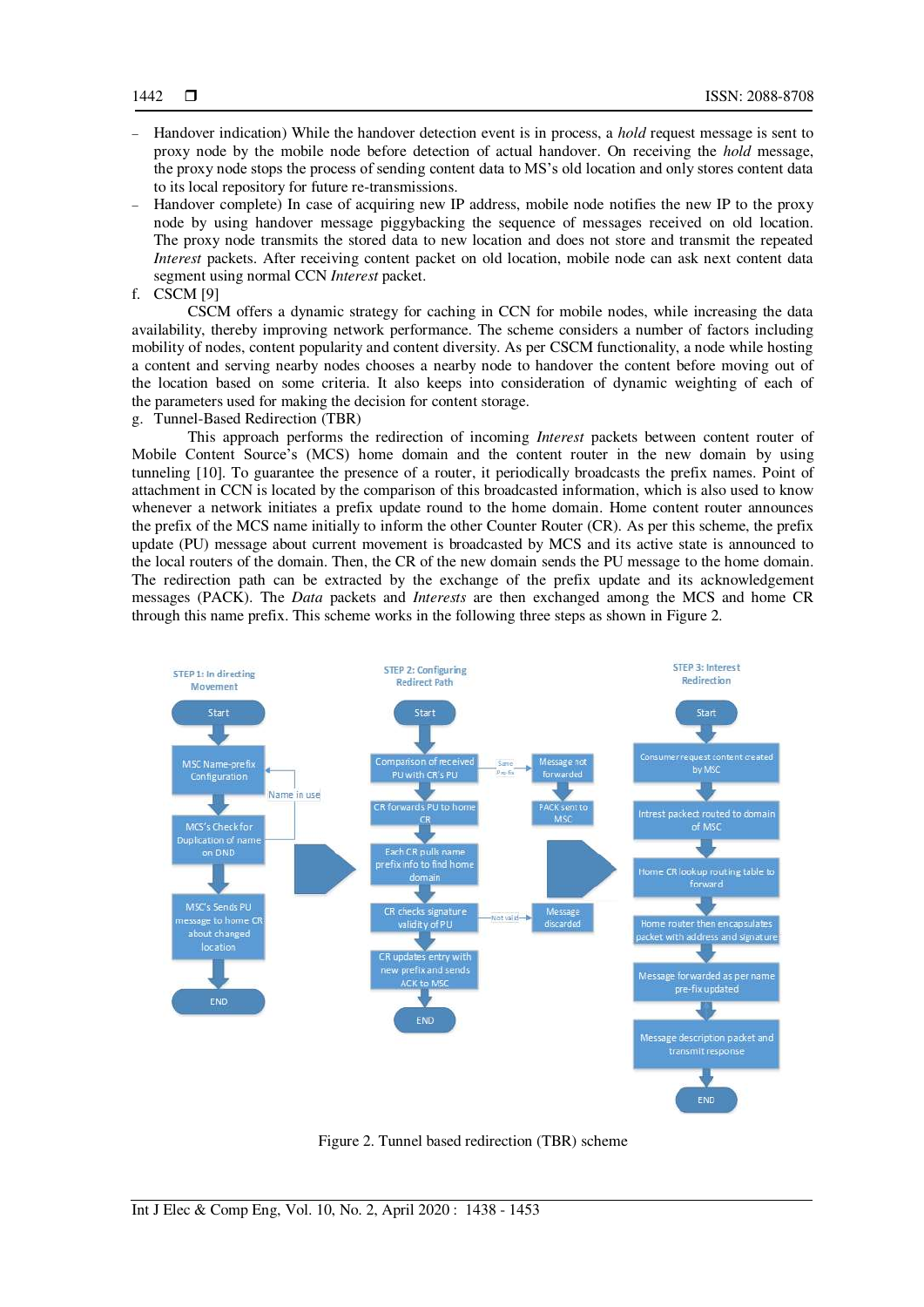- Step 1: Indicating movement is the first step that identifies whether MCS would change the status of networks by the network address information or through the underlying physical link information. Normally, data is provided by a wireless AP to MCS containing all CRs in the access domain. When the change of domain occurs in network location, MCS forms a tentative name-prefix in order to tunnel the *Interest* packets, which comprises MCS's original name prefixes and new domain name. In order to check validity of tentative name prefix MCS performs duplicate name prefix detection (DND). *Interest* packets are broadcasted by MCS to the all in-range peripherals that are on a physical link residing in CR's domain that have been moved, for afore-cited reason. This broadcast checks whether its tentative name prefixes is used by someone else. If it is used by anyone else, then the MCS repeat the DND process for creating new tentative name. Eventually, MCS forwards the PU message indicating its new location to its home-based domain CR.
- Step 2: This step deals with the configuration of the redirection path. The CR that has received a PU message compares name prefix domain of the PU message with that of its own. CR sends the PU message to CR based on FIB reference. Otherwise, the PU message is not forwarded, instead a PACK message is sent to the MCS. When a PU message is received, each CR pulls out the name prefix information immediately from the router to find the message's home domain router, forming a PIT entry with the name-prefix. At that point, the home switch's entrance for that MCS is changed to the new one that the PU message has set. While getting the PACK message, middle of the road CRs look into the direction table once more.
- Step 3: This is the last step of the scheme and deals with Interest redirection. At last, the content consumer requests a content information made by the MCS, and intrigue correspondences are directed towards MCS. Home CR looks up in the routing table to send the Interest packet. The newly created Interest packet is encapsulated by the home router and forwarded to the tentative name prefix that was extracted from the routing table. Intermediate CRs between the home content router and the MCS deliver this message through regular CCN forward techniques. The MCS receives and decrypts the encapsulated Interest packet and transmit the Data response.

# **3. SECURITY IN CONTENT CENTRIC NETWORKS**

In this section, we provide the security approaches in CCN and highlight the architectural weaknesses of generic CCN in terms of security [11, 12]. However, our analysis does not include implementation weaknesses due to faulty cryptography schemes and algorithm selection. The major issues discussed are the system inherent loopholes. CCNs are host independent and data dependent. Because of this reason, we need to associate the security protocols with either the naming schemes or the data rather than securing the channel or the machine. One of the major areas regarding research in security of CCNs is the naming convention [13]. Most of the currently proposed naming schemes provide integrity of content using public/private key pairs [13, 14]. The real-world objects are linked to their keys using PKI. Security risks relevant to naming schemes and PKIs still require more focus. Signatures are also included in packets to provide authentication [4, 15]. Certificate chains are hierarchical and require an inheritance-based system for its application. Moreover, in CCN, Name Data Networking (NDN) certificates follow name hierarchy and are easily implemented. The security of CCN is mainly linked to the naming schemes and architectures [16]. For human-readable names to be implemented, we require to trust a third-party for the verification of data and name. The third-party can be replaced if the network develops a trusted relationship with the system performing name resolutions. Although flat names support self-certification, which is extremely useful, they are not human-readable. In this situation, the third-party becomes mandatory and needs to be trusted since we require flat names to be mapped on by the human-readable names. When users reveal their interests in particular information that is to be transferred to it, the name of the information being requested is available to all the CCN nodes processing the given request [17].

Name resolution in CCN is performed in two stages. In the first stage, name of the content is resolved to one or more locators hosting the content. These locators can constitute over a set of nodes hosting the content altogether. In the second stage, the *Interest* packet is routed to a locator using any routing scheme in use. The *Interest* packet is forwarded based on the name of the content using the principle of name-based routing. While forwarding, some state information is maintained on the forwarders of the *Interest* so that the *Data* packet of the content follows the same path on its way to the consumer (initiator). Naming schemes are broadly classified as flat names and hierarchical or human friendly names. Using flat names hide the original meaning and context of the object since they are hashed. The drawback of this mechanism is that they are difficult to remember. On the other hand, the hierarchical naming schemes are human friendly because of the fact that their structure is more like that of a URL, describing the content and context of the requested object. Human friendliness makes it easier for users to find the objects they are interested in,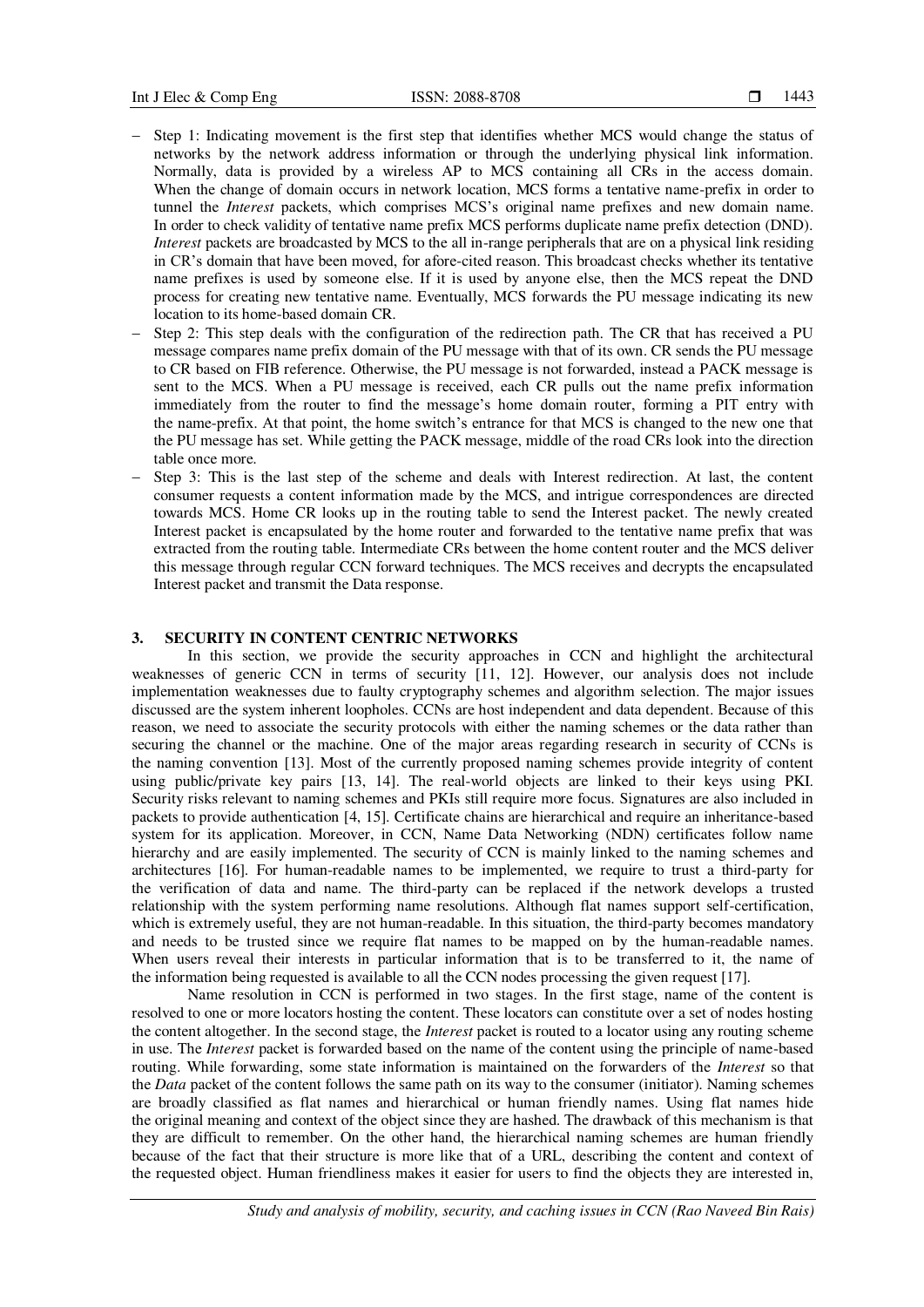but this brings a few challenges like authenticity, security binding, and ensuring the uniqueness of objects globally [18]. A few recent naming architectures designed to overcome security issues caused by naming schemes are described below:

## a. NetInf [19]

The study presents an architecture consisting of a naming scheme that enables verification of data integrity, owner authentication, and identification along with naming the content. The scheme provides a combination of name persistence, self-certification, owner authentication, and owner identification. Name persistence is ensured even if the content specifications like owner or location change. Selfcertification makes it easier for the user to verify the data integrity without requiring trust in any third party or the producer of the content. It is usually provided by joining the message/content digest with the original message. Owner authentication and owner identification binds an ID to an entity/content, which enables its verification at the consumer end. This is provided by keeping the encryption key pairs of the owner separate from the self-certification key pairs (which authenticate the content of the data). In NetInf, any entity/content is represented by a globally unique ID. The prototype of the naming scheme is built in java and is tested in windows, Linux, and android platforms. The naming scheme are implemented in various web browsers and clients as a plug-in.

#### b. Wang et al. [20]

The secure naming scheme proposed in this paper, can locate resources in generic content centric networks. It is an extension of the existing URL naming scheme. Allowing secure content retrieval from various unknown and un-trusted sources is among the primary goals of this algorithm. The features of this scheme include backward compatibility with URL naming schemes and permission for content identification independently. Backward compatibility is the main feature of this scheme. Moreover, it provides secure content retrieval from varying sources, content authentication, and validation with reference to the source and uninterrupted mobility over the network.

c. Name-based Trust and Security Model [21]

A name-based trust and security approach was proposed in [21], which is a security-oriented modification based on the naming system on CCN. The proposal is constructed on top of the identity-based cryptography, which is based on allotting tokens of identification to the users, and only the authorized identities can access data. The identity token derived from any feature of the user or owner's identity, name of the content or its prefix is also used as the public. Since the signed identity creates a direct link between the name (identity) and the content, a malicious user can access it easily and an attack can be launched [22]. An attacker can be anyone from the ISP to the end-users of the system. Another scheme, [22], is an enhanced version of this scheme, which has replaced the identity-based cryptography used in it with hierarchical identity-based cryptography to overcome its drawbacks. Besides the naming related security issues, we briefly discuss the effect of caching on the security and privacy of generic CCNs [23].

d. Risks due to caching

The feature of caching in generic CCN makes them different from traditional TCP/IP networks as CCN stores all the data in the router caches. However, data leaves its traces even after it is removed or forwarded and can be retrieved by an attacker by probing and other such techniques. Hence, caching puts the system security at risk despite being a defining feature of the CCN. Attacks due to caching of data can be reduced by keeping data strictly up to date and restricting the replay of any old data.

## e. DoS attack risk)

Denial of Service (DoS) attacks, although difficult to carry out in these networks are still possible. They are carried out through Interests. Since Data packets of request and response always follow the same path, they can be exploited and a destination can be flooded with irrelevant Data packets. The complications arise because the origin of the packet with respect to its location cannot be identified. Due to the architecture of Internet and the generic CCNs, DoS attackers can easily disguise themselves. In order to cope with these attacks, a few security patches (to be added to the existing system) and trust mechanisms like firewalls and spam filtering have been developed. New security protocols that complement the existing networking protocols are also introduced to solve this problem [24].

## f. Security model

Establishing security of data in such a system, which is largely content-oriented, is mandatory before it can be implemented on a large scale. Security has been a relatively less explored area as compared to the caching or mobility of generic CCNs and requires further investigation to determine a better security model.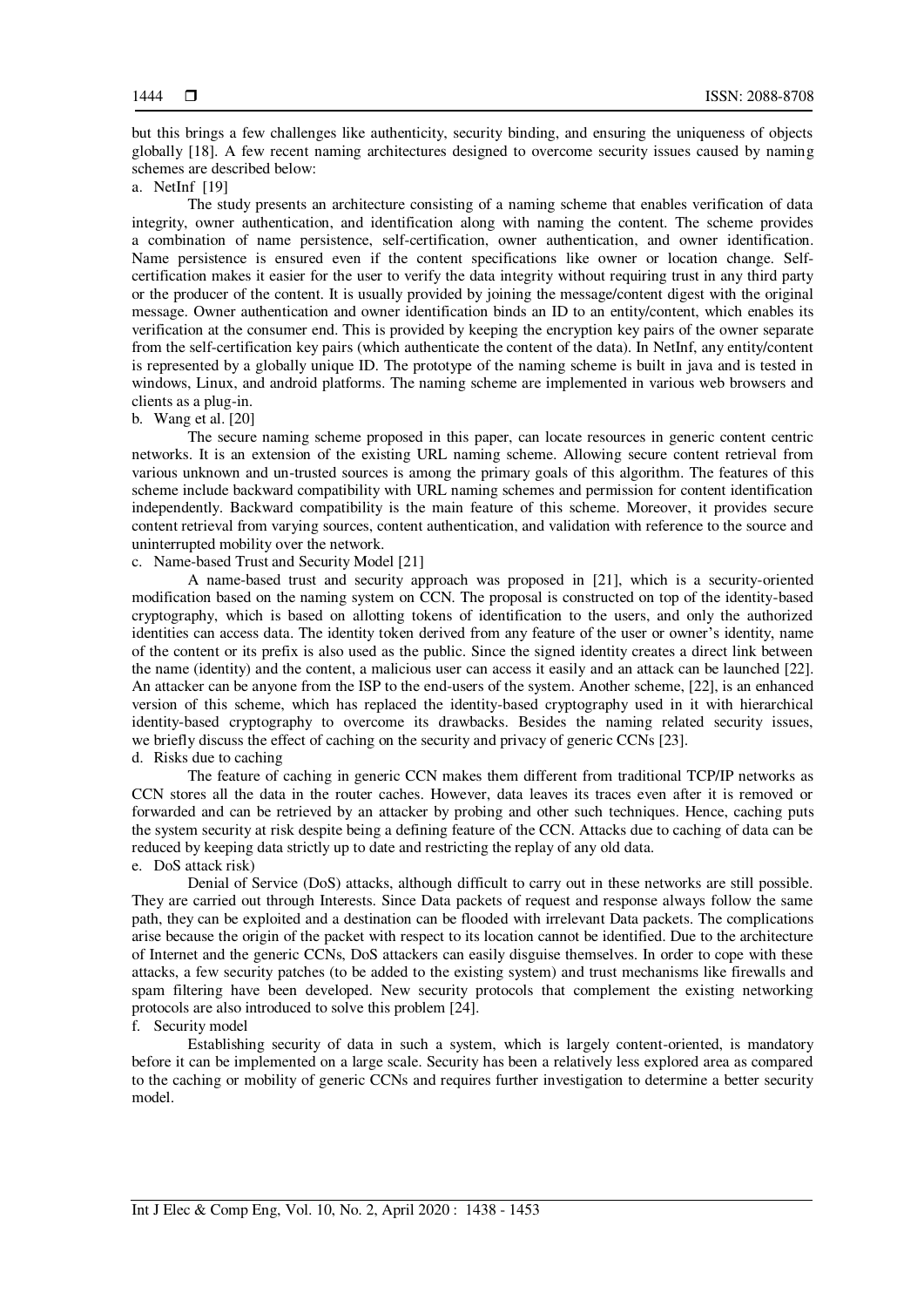### **4. CACHING**

A key feature of CCN is in-network caching of content [20]. The CCN idea is based upon showing of *Interest* in content and in turn serving of actual content against the *Interest*. This idea is achieved by allocating a globally unique identifier (GUID) for each content in the network. This GUID can be comprehended by all network nodes including routers. Hence, routers can cache *Data* packets and, therefore, serve future content *Interest* requests via its own cache instead of forwarding *Interests* to server. Due to the increase in content number and variety, caching has become the leading variable for efficient utilization of CCN, and hence an interesting research problem. A number of schemes have already been proposed for targeting caching in CCN [20, 25-27]. The problems of caching in CCN include: which content is to be cached, when is appropriate timing for caching, how would content be cached (storing and eviction) and on which network path a content be cached. Furthermore, there is problem of cache allocation to network routers that states how much space must be allocated to each router. There are two approaches: (1) Homogeneous and (2) Heterogeneous [20]. The homogeneous approach allocates equal cache size to each router while heterogeneous allocates higher space to some routers and lower to others based on some optimal criteria. Some recent research projects on the aforementioned caching problems are analyzed and compared in following sub sections.

# a. Cache Allocation Approaches

The authors in [20] presented an algorithm to compute optimal cache allocation among routers. The algorithm focuses on maximization of aggregate benefit where benefit means reduction in hops taken by an *Interest* packet from client to server. The *Interest* packet is assumed to follow shortest path from client to server. Therefore, a shortest path tree rooted at the server that has the desired data for clients is formed. The shortest path tree structure leads the problem of cache allocation to be divided in two sub problems: (1) maximizing benefit of a *Data* packet that has highest probability of being requested in a shortest path tree; and (2) maximizing overall benefit of all *Data* packets in whole network that is sum of all maximizations in previous step. The former problem is being solved with help of k-means algorithm while a greedy approach is adopted for the latter. The proposed greedy algorithm produces a binary matrix having nodes in rows and content packets in columns, depicting content allocations on nodes. The complexity of proposed optimization algorithm is *max(O(sn3)*, *O(ctotallogN))*, where *s* is number of servers, *n* is total number of nodes, *N* is number of contents, and ctotal is total cache space of network. Experimental evaluation showed that cache allocation should be heterogeneous and related to topology and content popularity. b. Data Allocation Approaches

Cache management and content request routing policies have been proposed in [28]. Cache management policy decides whether a piece of data that passes through a router must be cached. If so then the policy determines which portion of data residing in the cache must be removed to make room for data to be cached. In caching and removal process of data, link congestion along the path of data retrieval and data popularity are considered. A utility function is used in the decision of caching a piece of content on a node. The utility function takes minimum bandwidth of content retrieval path and content popularity as parameters. If a piece of content has higher utility value than lowest utility value of any content at a node, the content is cached in place of lowest utility value content. The main idea of cache management policy is that content forwarded over congested links is retained by caches while evicting content forwarded over uncongested links. The content request routing policy utilizes a scoped-flooding protocol. The protocol locates requested cached content with minimum download delay as there are multiple caches having a piece of content. The scope is boundary for the protocol to stop searching for cached content, and is calculated in terms of number of hops that a packet traverses. An issue with such caching policy is that there might be no interested node for a content after some time that is residing with a high utility value in a cache. Such a content is never removed from a cache due to higher utility value.

In [29], the authors proposed a latency-aware cache management mechanism for content centric network. The mechanism is based upon the principal that whenever a content is retrieved, it is stored into cache with a probability proportional to its recently observed retrieval latency. There is a tradeoff between cache size and delivery time as reducing delivery time of every content requires a cache of size appropriate to store every content at every node [29]. The proposed mechanism minimizes this tradeoff by assigning caching priority to contents that are farther to retrieve. It is a fully distributed mechanism since the network caches do not exchange caching information. Two main benefits of the proposed mechanisms are: (1) faster delivery time as compared to latency insensitive approaches (2) fast convergence to optimal caching situation. However, dynamic network conditions have not been considered while calculating optimal data caching.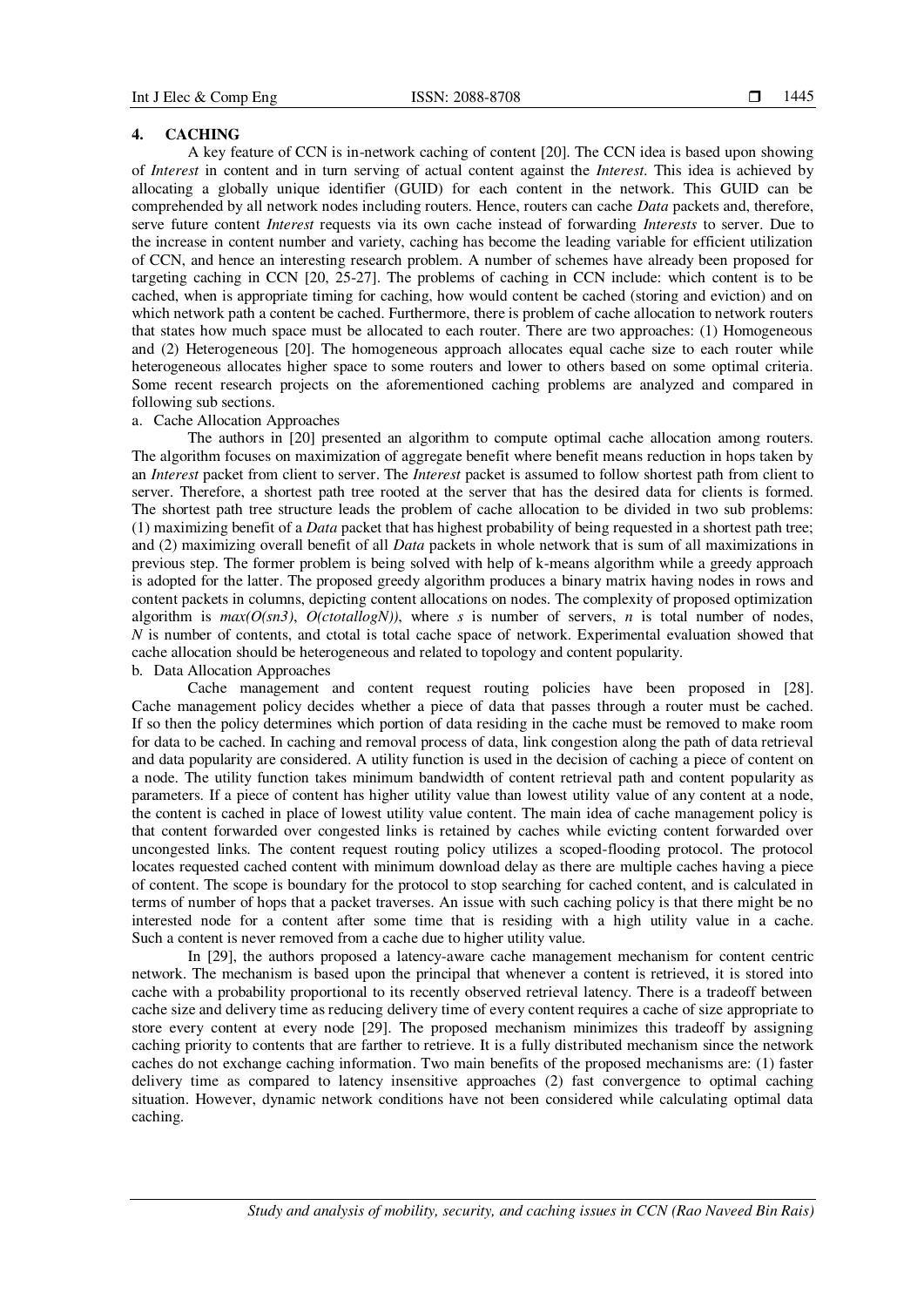In [30], a cross-layer cooperative caching strategy for CCN is proposed. Three parameters that are user preference, betweenness centrality and cache replacement rate are introduced as application layer, network layer and physical layer metrics. A caching probability function is derived based on Grey Relational Analysis among all nodes along the content delivery path. Multiple requests for the same content are aggregated in PIT. PIT keeps tracks of *Interest* packets forwarded upstream so that returned *Data* packet can follow the path back to endpoint of content requester. Some nodes aggregate requests and termed as aggregated node. The aggregated node computes the caching probabilities and adds them in the PIT. Caching probability fields of *Data* packet is updated by the caching probability in PIT when the *Data* packet arrives at the aggregated node.

A novel caching method to deliver content over the content centric networks has been proposed in [31]. The authors analyze caching content distribution and related *Interest* distribution by considering the mechanism of CS and PIT of CCNs. Based on the analysis, a caching algorithm has been proposed to efficiently use the capacity of CS and PIT. The caching is done based on a cost model derived in the paper. The cost model is based on total delay to retrieve a piece of content. The CS calculates the cost to remove a cached content for caching a newly requested piece of content. If the cost is below a threshold, the new content is cached. The proposed scheme does not account for the dynamic network conditions and it is a distributed caching mechanism.

The research work in [32] is focused on video streaming problem in Vehicular Ad-hoc Networks (VANETs). Due to dynamic change in bandwidth in VANETs, dynamic adaptive streaming (DAS) technology is used for delivery of video content with different bit rates according to available bandwidth. DAS requires several versions of a same video content, resulting in reduced cache utilization. Hence, a cache management scheme for adaptive scalable video streaming in Vehicular CCNs has been proposed in [32]. The scheme aims to provide high QoE video streaming services through caching of appropriate bit rate content near consumers. A video content is divided into layers where each layer is the video content with specific bit rate. Chunk of layers are pushed to neighbors according to their available bandwidth through broadcast hop-by-hop.

In [33], the authors studied the user-behavior driven CCN caching and jointly investigated video popularity and video drop ratio. It has been said that this is the first paper taking the video drop ratio into consideration in CCN caching policy design. The video drop ration means that video consumer does not always watch the video until the end. An intra-domain caching in CCN system has been considered, that is composed of servers/repositories, routers and users. CS of each router acts as a buffer memory. The routers are divided in levels hierarchy and videos are ranked according to popularity. The main idea of proposed scheme is that *ith* chunk is cached in *jth* router if and only if the higher-ranking chunks than *ith* chunk can be stored in lower level routers than *jth* router. Also if the lower level routers cannot cache all the chunks having higher ranking then *ith* chunk. The proposed algorithm achieves optimal values in terms of average transmission hops needed and server hit rate given a cascade network topology.

A caching policy similar to the one mentioned in [33] has been proposed in [34], which maximizes cache utilization and improves content diversity in networks by content popularity and node level matched based caching probability. Three parameters including hop account to the requester, betweenness centrality and cache space replacement rate are considered for evaluation of caching property of nodes along the delivery path. The proposed strategy performs classification of nodes into levels based on their caching property. High caching property nodes are defined as first level nodes; while less capable nodes are termed as second level nodes. Moreover, the strategy uses a probability-based mechanism to compare and match the content popularity with the matching level of the node. Nodes only cache the content, which match the probability of storing. The scheme warrants caching more popular content at first level of nodes, which decreases the redundancy of less popular content. In the same way, less popular content is cached to next level of nodes. The proposed policy improved up to 23% cache hit ratio, reduced up to 13% content access delay, and accommodated up to 14% more contents compared with Leave Copy Everywhere (LCE) policy.

Table 1 provides a comparative analysis of the CCN caching schemes mentioned in this section based on various critical parameters. Table 2 classify a number of CCN schemes in terms of three important aspects of data delivery: routing, forwarding and caching. We note from Table 2 that none of the schemes provides an integrated solution targeted these three aspects together in one solution.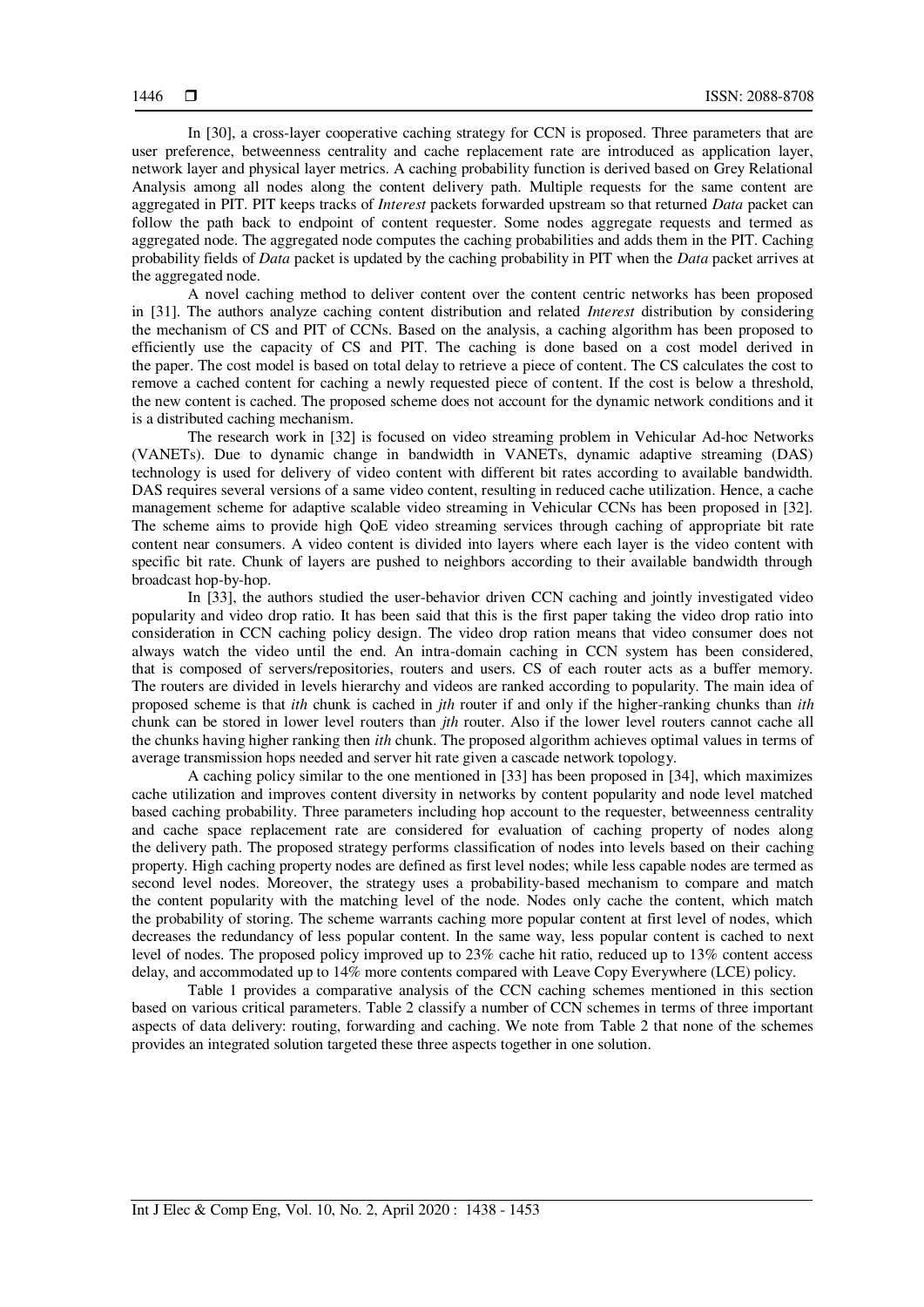Int J Elec & Comp Eng ISSN:  $2088-8708$ 

Table 1. Caching schemes comparison Ref. Topologies Used Caching Objective Cache Allocation Type **Cache** Allocation Criteria Data Allocation Criteria Performance Metric Performance Metric Used [20] Barbasi-Albert, Watts-Strogatz Cache Allocation Heterogeneous (BA) and Homogeneous (WS) Topology and Interest dependent Network-centric Remaining Traffic [35] Arbitrary topologies Cache Cache Heterogeneous Nodes centrality<br>Allocation Heterogeneous dependent dependent Network-centric and User-centric Cache Hit Probability and Path Stretch [28] Grid, Scalefree, Rocketfuel, Hybrid Data Allocation Links congestion and Interest dependent User-centric Content Download Delay [36] Binary Tree Data Allocation Hop count from client to cache Network-centric Server Hits and Hop Reduction [37] Netrail, Abilene, Claranet, Airtel, Geant Data and Cache Allocation Heterogeneous Data caching probability and Budget Traffic Cost and Flow Minimization Network and User-centric Budget and traffic flow [29] Line, Binary tree Data Allocation Content Popularity and Latency Network-centric Data retrieval latency  $k$ -ary tree, scale-free Data Allocation Betweenness Centrality of Node Network-centric Hop reduction ratio, server hits reduction ratio [39] CERNET2 Data Allocation Content<br>popularity User-centric Network delay [40] 10x10 grid, 6-level binary tree Data Data **Data 1988**<br>Allocation **1988**<br>Centric **1989** centric Content travelling average distance  $[k-ary tree,$ scale-free Data Allocation Betweenness Centrality of Node Network and User-centric Latency and congestion [42] AS 1755, AS 3967, Brite1, Brite2 Data allocation Benefit of eviction of a content Network-centric Content redundancy and cache hit rate  $[43]$   $5$ -level binary tree, Data allocation Content popularity Network and User-centric Content redundancy and content download delay [30] Scale-free Data allocation User preference, betweenness centrality, cache replacement rate Network-centric Cache hit ratio, Average hops [31] Unspecified Data allocation Network Network<br>delay cost User-centric Network delay [33] Cascade topology Data allocation Video popularity and drop ratio Network and User-centric Average transmission hops and server hit rate [34] Scale-free Data allocation Probability based on nodes level Network and User-centric Cache hit ration, Content number, and Content access delay [44] Unspecified Data allocation Cache free space Network and User-centric Cache hit, Cache miss, and Total number of Replacements

*Study and analysis of mobility, security, and caching issues in CCN (Rao Naveed Bin Rais)*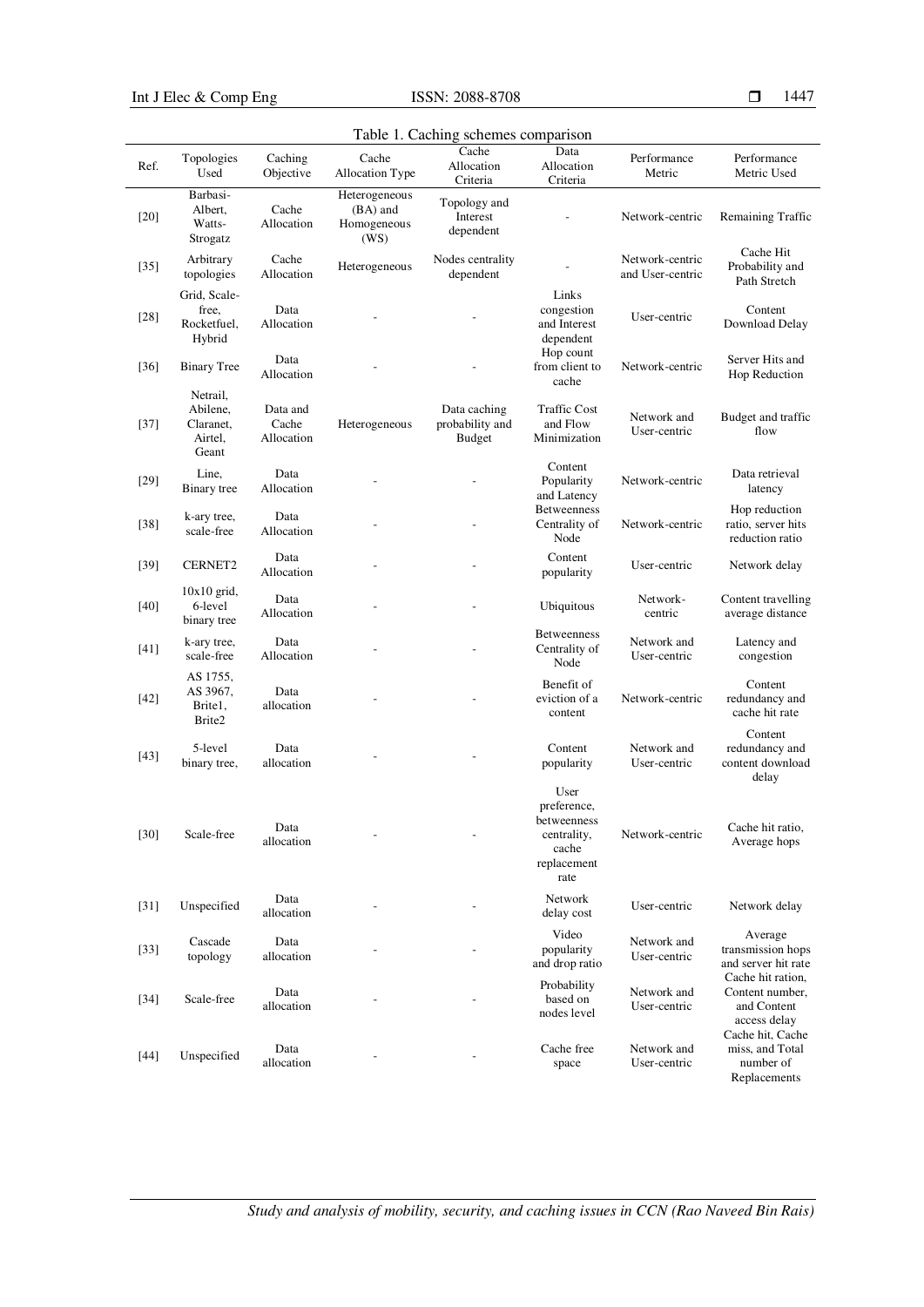| Table 1. Caching schemes comparison ( <i>continue</i> ) |                                         |                      |                          |                                                                    |                                |                             |                                                                                            |
|---------------------------------------------------------|-----------------------------------------|----------------------|--------------------------|--------------------------------------------------------------------|--------------------------------|-----------------------------|--------------------------------------------------------------------------------------------|
| Ref.                                                    | Topologies<br>Used                      | Caching<br>Objective | Cache<br>Allocation Type | Cache<br>Allocation<br>Criteria                                    | Data<br>Allocation<br>Criteria | Performance<br>Metric       | Performance<br>Metric Used                                                                 |
| [27]                                                    | Arbitrary                               | Cache<br>allocation  | Heterogeneous            | Power<br>consumption                                               |                                | Network and<br>User-centric | Average round<br>trip hops, Power<br>consumption,<br>Number of<br>caching nodes            |
| $[45]$                                                  | Abilene.<br>CERNET.<br>GEANT.<br>$US-A$ | Cache<br>allocation  | Heterogeneous            | <b>Network</b><br>performance<br>and cache<br>provisioning<br>cost |                                | Network and<br>User-centric | Hop count,<br>Latency                                                                      |
| $[32]$                                                  | Manhattan<br>mobility<br>model          | Data<br>allocation   |                          | ۰                                                                  | Link<br>bandwidth              | Network and<br>User-centric | Average video<br>freeze time and<br>ratio, Average bit<br>rate, Average<br>cache hit ratio |

#### Table 1. Objectives based comparison

| Reference | Caching | Routing | Forwarding     |
|-----------|---------|---------|----------------|
| [20]      |         | ×       |                |
| $[35]$    |         | ×       | ×              |
| $[28]$    |         | ✓       | $\pmb{\times}$ |
| $[36]$    |         | ×       | ×              |
| $[37]$    | ✓       | ×       | ×              |
| $[45]$    | ✓       | ✓       | $\pmb{\times}$ |
| $[29]$    | ✓       | ×       | $\pmb{\times}$ |
| $[38]$    |         | ×       | ×              |
| $[39]$    | ✓       | ✓       | ×              |
| $[40]$    | ✓       | ×       | ✓              |
| $[41]$    | ✓       | ×       | ×              |
| $[42]$    |         | ×       | $\pmb{\times}$ |
| $[43]$    | ✓       | ✓       | ×              |
| [30]      | ✓       | ×       | $\pmb{\times}$ |
| $[27]$    | ✓       | ×       | $\pmb{\times}$ |
| $[33]$    |         | ×       | $\pmb{\times}$ |
| $[34]$    | ✓       | ×       | $\pmb{\times}$ |
| $[44]$    | ✓       | ×       | $\pmb{\times}$ |
| $[30]$    |         | ×       | $\pmb{\times}$ |
| $[32]$    |         | ×       | $\pmb{\times}$ |

#### c. Quantitative comparisons

We present a quantitative comparison of some of the selected most popular and recent caching schemes to gain an insight into how the variation in network parameters effect the caching performance. The selected caching schemes include: LCE [46], LCD [40], ProbCache [36], CL4M [38], and opt-Cache [39]. These schemes are also most cited in the literature. Here is the brief description of the chosen schemes:

- Leave Copy Everywhere (LCE) [46] stores a copy of each requested content from the server to each node on the path. When a content is to be replaced to accommodate newer, the LCE scheme replace the existing contents in least recently used manner, such that the content that is least used in the recent time is replaced with the newer content.
- Leave Copy Down (LCD) aims to place a copy of content to most closer node possible to the requester. Usually, the content is stored at the immediate neighbor of the requesting node.
- ProbCache performs the in-network caching of content by devising a probabilistic model for storage related decisions of content. The probabilistic assignment of content helps in addressing the cache redundancy issue.
- Cache Less for More (CL4M) aims to conserve the caching space by only storing content on a single node along the delivery path. The concept of betweenness similarity is utilized in the proposed scheme, so that a node residing on the shortest delivery path among all node pairs is considered to be more central for content storage.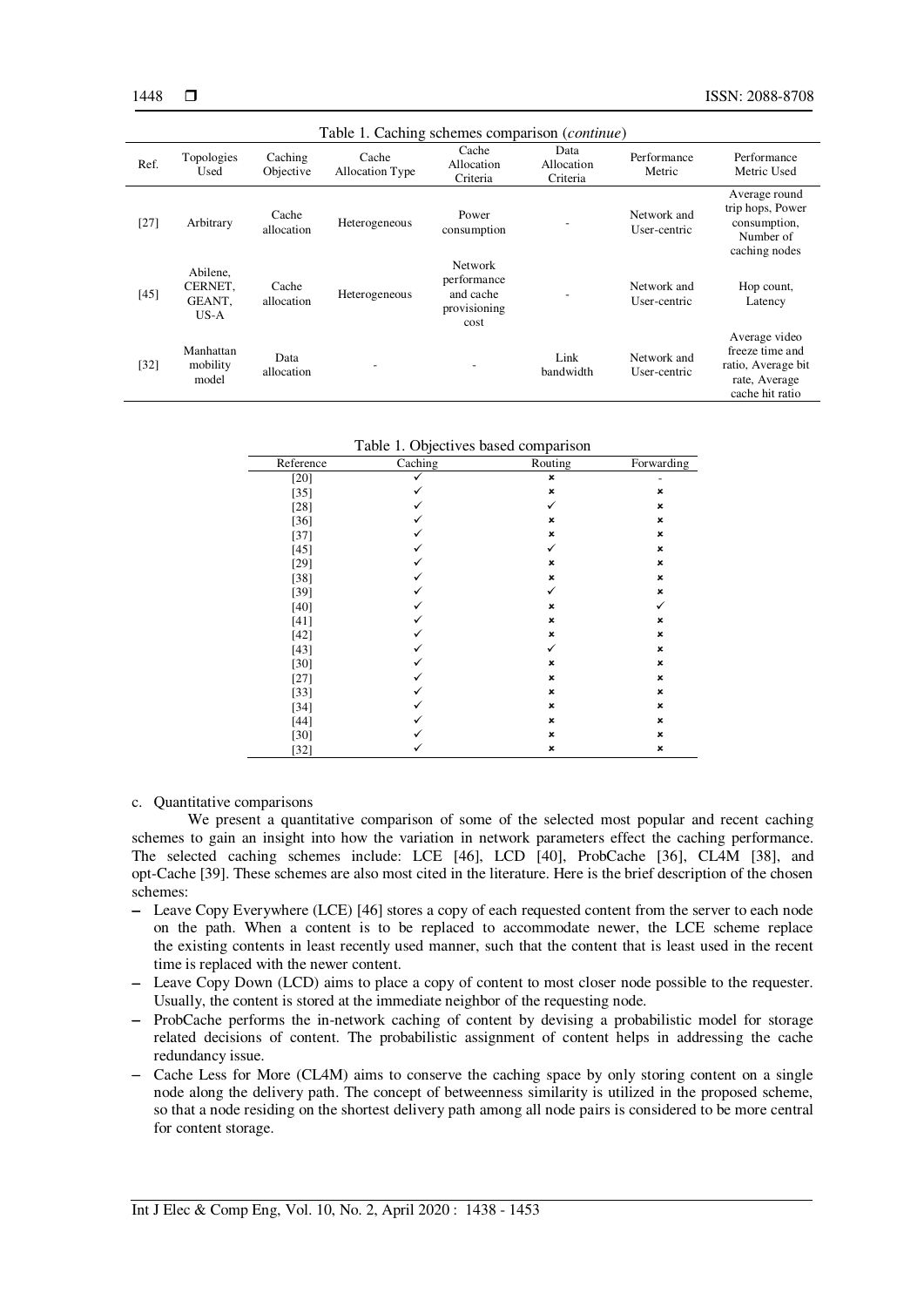- Opt-Cache presents a heuristic approach to optimize the caching performance. The proposed scheme computes an ideal set of contents to be placed on edge nodes by considering objectives such as content popularity and distance from content source.
- d. Simulation setup

For simulations, we considered Icarus [47] simulator that is specifically designed for CCN and supports implementation of newer caching policies along with provision of various network topologies and scenarios. The default shortest path algorithm to route Interest packet from client to content source in Icarus is the famous Dijkstra algorithm. Table 3 shows the basic simulation settings. The in-depth analysis of these results is published in [48].

| Table 3. Simulation settings            |                 |  |  |  |
|-----------------------------------------|-----------------|--|--|--|
| Parameter                               | Value           |  |  |  |
| Content popularity threshold $(\alpha)$ | 0.6, 0.8, 1.0   |  |  |  |
| Number of contents                      | $10K-50K$       |  |  |  |
| Cache size $(\%$ of buffer)             | $4\% - 20\%$    |  |  |  |
| Request rate                            | 1.0 request/sec |  |  |  |
| Topology                                | <b>GEANT</b>    |  |  |  |

#### e. Performance metrics

 *Latency* (in milliseconds): It refers to the delay incurred in delivering the requested content to the end user. The latency is computed as:

$$
Latency = request\ travel\ delay + content\ travel\ delay \tag{1}
$$

*Hit Ratio:* This measures the number of times the requested content was actually present on the node where the request arrived. The hit ratio is computed using following formula:

$$
Hit Ratio = \frac{\#Cache\; hits}{\#Cache\; hits + \#Cache\; miss}
$$
 (2)

f. Latency performance with varying cache size

Figure  $3(a)$ -(c) shows the latency performance graphs of the selected schemes for the content popularity parameter values of  $\alpha$ =0.6, 0.8, and 1.0, respectively. For these graphs, the number of contents is kept constant to be 1,000. It can be seen that LCE exhibits maximum latency despite being a data redundant scheme. This is because the LCE do not consider the content popularity and future access probability while making the storage decision. The latency performance of ProbCache is better than CL4M, as the former has a better prediction model to compute the future content access probability, thus reducing the redundancy, whereas the latter address redundancy by caching content on more central node, which may not be ideally closer to the end users. Since, LCD scheme caches content on the delivery path to the end user, it shows lesser latency than other schemes, but this comes at a tradeoff of data redundancy. Finally, due to consideration of both the path lenght and the content popularity features, Opt-Cache shows comparatively minimum latency, as frequently accessed popular content is placed closer to the end users. g. Latency performance with varying number of contents

Figure 4(a)–(c) indicate the performance of selected schemes by varying number of contents for the content popularity parameter values of  $\alpha$ =0.6, 0.8, and 1.0, respectively, with cache size kept constant at 20%. It can be observed that the performance of the schemes is almost consistent to the latency graphs in Figure 3, due to the same reasons illustrated before. The latency has a downward trend with increase in the number of contents as the contents are more readily available, being cached in nearby nodes, for new requests. The latency also appears to be sensitive to content popularity parameter, as the content popularity parameter value increases, the latency further decreases, as the popular content is readily accessible for incoming requests.

# h. Hit Ratio performance with varying cache size

Figure 5(a)–(c) display the hit ratio performance of the selected schemes by varying the cache size for the content popularity parameter values of  $\alpha$ =0.6, 0.8, and 1.0, respectively. It can be seen from the graphs that the hit ratio performance of almost all the schemes improve with the increase in the cache size. The ProbCache and Opt-cache show better performance for different values of  $\alpha$  compared to the remaining schemes due to ideal placement of content over the network.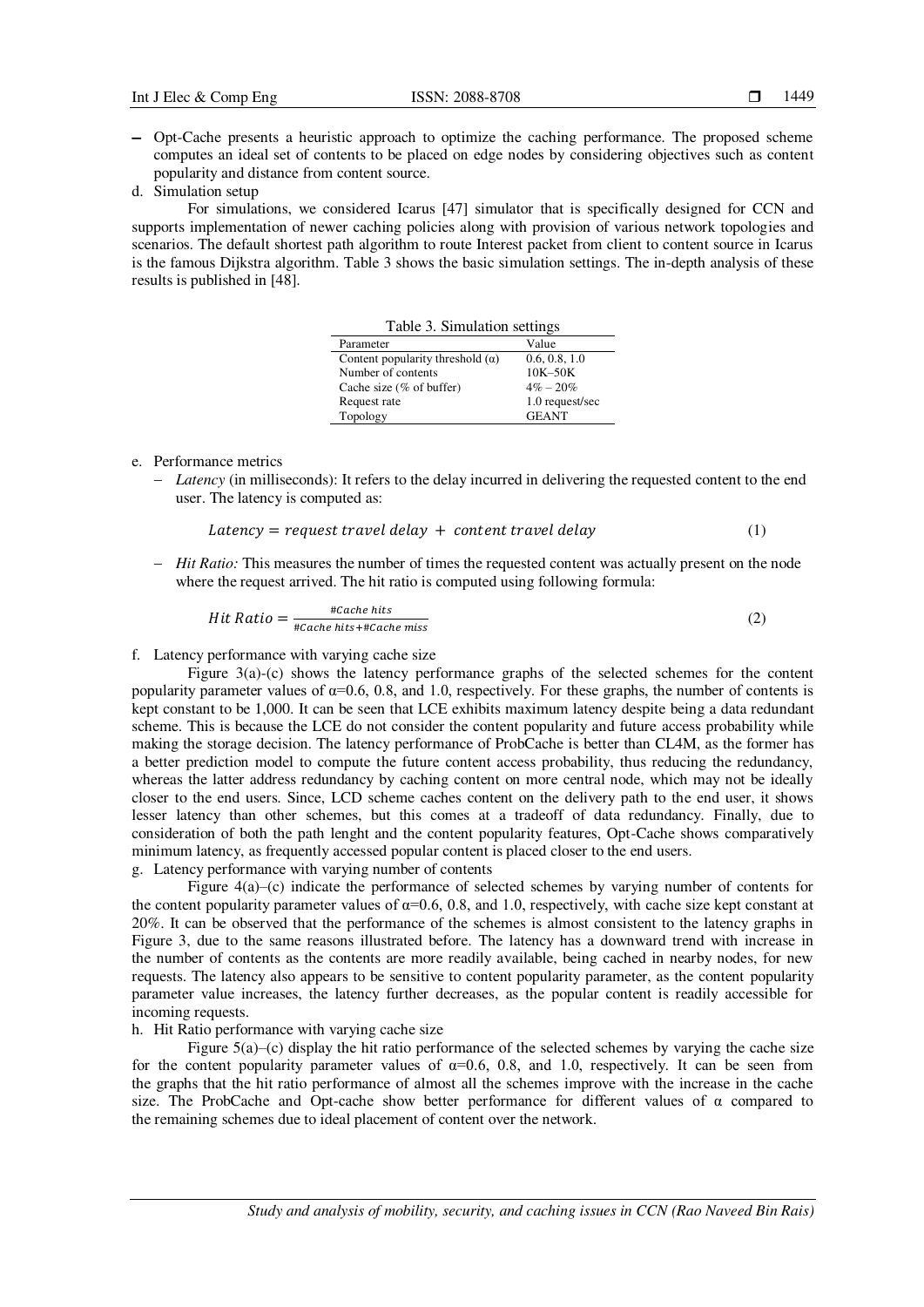

Figure 3(a). Latency performance with varying cache size and  $\alpha$ =0.6



Figure 3(b). Latency performance with varying cache size and  $\alpha=0.8$ 





Figure 4(a). Latency performance with varying content count and  $\alpha$ =0.6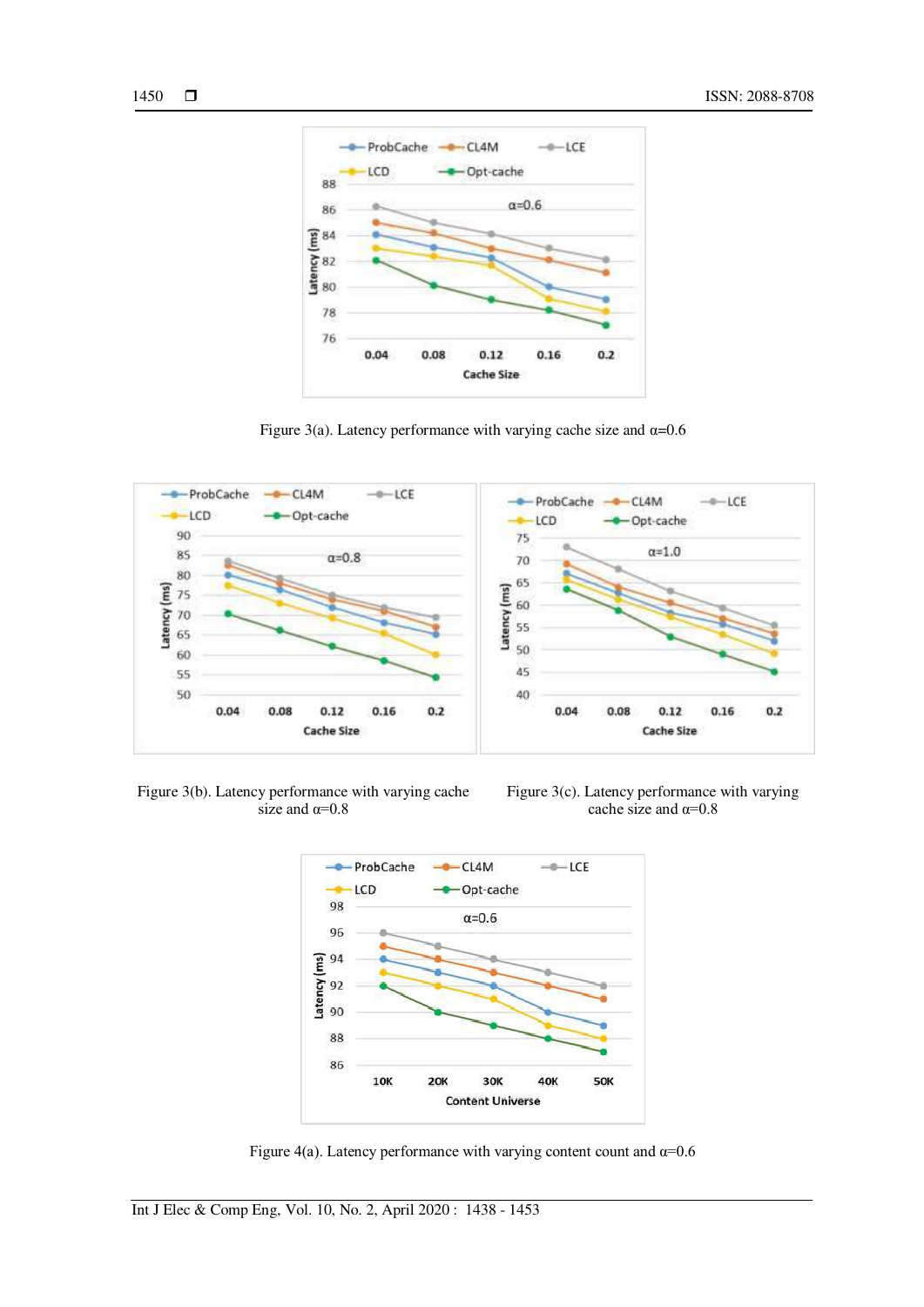



Figure 4(c). Latency performance with varying content count and  $\alpha=1.0$ 



Figure 5(a). Hit ratio with varying cache size and  $\alpha$ =0.6







*Study and analysis of mobility, security, and caching issues in CCN (Rao Naveed Bin Rais)*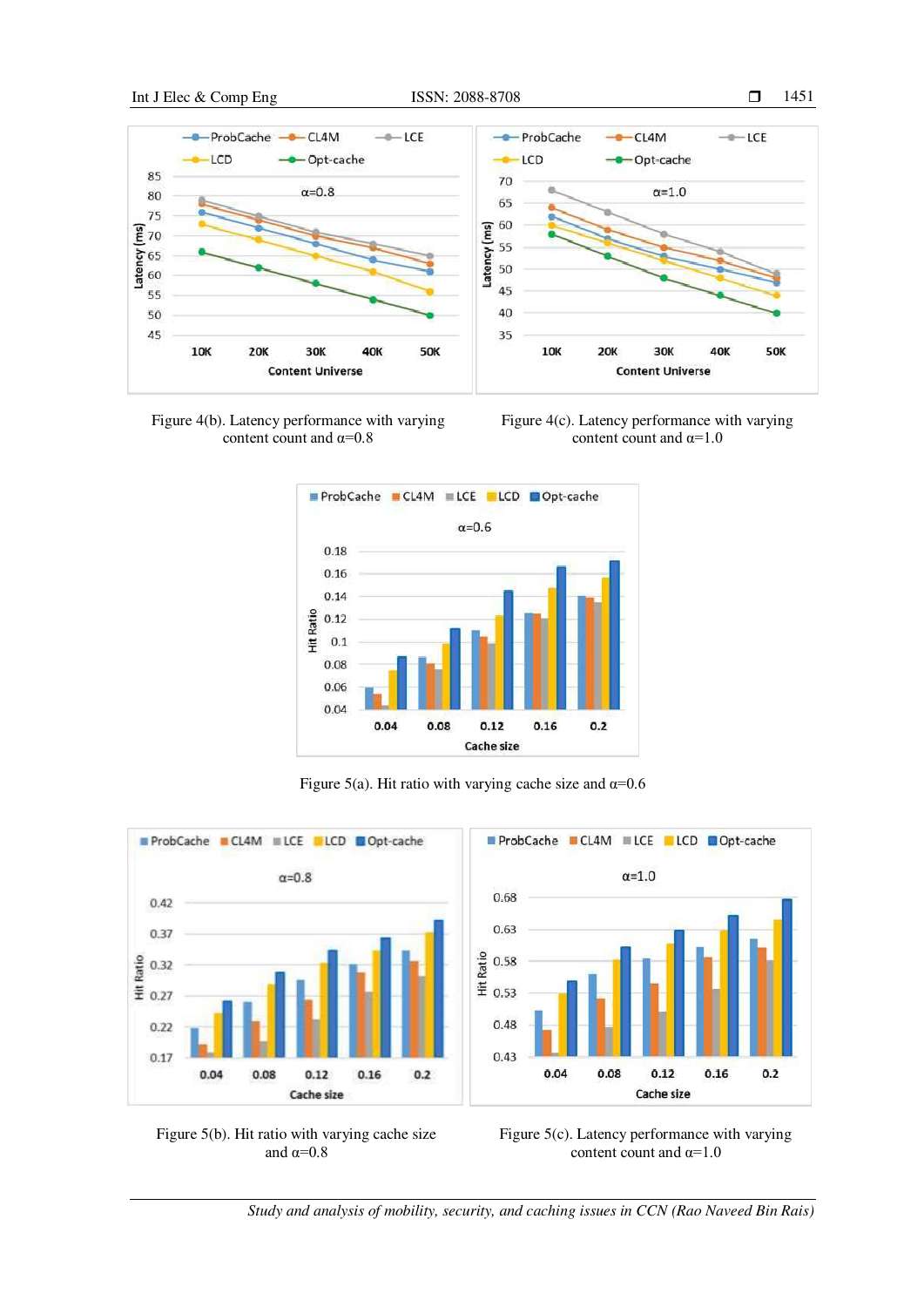# **5. CONCLUSION**

This paper explores the features of CCN, looking at how the architecture could support mobility, caching and security elements. Different management techniques of each of these challenges have been discussed and analyzed in detail. The caching of contents at local level replication is a challenge in CCN architecture. Hence, caching schemes discussed in this paper are classified in two types: (1) Data allocation, (2) Cache allocation. Data allocation issue has been addressed by simpler techniques like centrality based or by complex probabilistic techniques. Moreover, routing and forwarding techniques are being coupled with caching schemes by some of the approaches to enhance network performance. The cache allocation problem is classified further into homogeneous and heterogeneous cache allocation to the routers.

Most of the researchers prefer heterogeneous while some argue that heterogeneous policies offer less gain than homogeneous allocations. Based on caching schemes analysis, we conclude that there are many parameters such as network topology, mobility, nodes capacity, and content popularity that effect caching scheme performance. Every scheme achieves some gains based on the prior assumptions on those parameters. Hybrid caching schemes could be designed but in terms of complexity tradeoff on network routers. Moreover, it is observed that most of the CCN schemes do not provide integrated solution, which targets caching, routing and forwarding together. We also found that security has to be the focus of research in CCN and needs to be further explored. Hence, CCN security is a significant challenge and an open research area.

#### **REFERENCES**

- [1] MS Akbar, KA Khaliq, RNB Rais, A Qayyum, "Information-centric networks: Categorizations, challenges, and classifications," in *Proc. of 2014 23rd Wireless and Optical Communication Conference (WOCC)*, pages 1-5, New Jersey, USA, 2014.
- [2] Cisco Visual Networking Index: 2017-2022 White Paper, https://www.cisco.com/c/en/us/solutions/collateral/service-provider/visual-networking-index-vni/white-paper-c11- 738429.html. Accessed: Oct 2019.
- [3] V. Jacobson, D. K. Smetters, J. D. Thornton, M. F. Plass, N. H. Briggs, R. L. Braynard, " Networking Named Content", ACM CoNEXT 2009, Rome, December, 2009.
- [4] G. Xylomenos *et al*., "A Survey of Information-Centric Networking Research," in *IEEE Communications Surveys & Tutorials*, vol. 16, no. 2, pp. 1024-1049, Second Quarter 2014.
- [5] M. Gohar, N. Khan, A. Ahmad, M. Najam-Ul-Islam, S. Sarwar, and S-J Koh, "Cluster-Based Device Mobility Management in Named Data Networking for Vehicular Networks," *Mobile Information Systems*, vol. 2018, 2018.
- [6] C. Tsilopoulos and G. Xylomenos, "Supporting Diverse Traffic Types in Information Centric Networks", in *Proc. of Information Centric Networking Conference*, Toronto, Canada, Aug 2011.
- [7] D. Kim, J. Kim, Y. Kim, H. Yoon, and I. Yeom. "Mobility support in content centric networks," in *Proc. of the ACM 2nd ICN workshop on Information-centric networking*, 2012.
- [8] J. Lee, D. Kim, M. Jang and B. Lee, "Proxy-based mobility management scheme in mobile content centric networking (CCN) environments," *2011 IEEE International Conference on Consumer Electronics (ICCE)*, Las Vegas, NV, 2011, pp. 595-596.
- [9] S. Naz , R.N.B. Rais , P.A. Shah, S. Yasmin, A. Qayyum, S. Rho and Y. Nam, "A dynamic caching strategy for CCN-based MANETs," *Computer Networks*, vol. 142, pp. 93–107, 2018.
- [10] J. Lee, S. Cho and D. Kim, "Device mobility management in content-centric networking," in *IEEE Communications Magazine*, vol. 50, no. 12, pp. 28-34, December 2012.
- [11] J. Kuriharay, E. Uzun and C. A. Wood, "An encryption-based access control framework for content-centric networking," *2015 IFIP Networking Conference (IFIP Networking)*, Toulouse, pp. 1-9, 2015.
- [12] C. A. Wood and E. Uzun, "Flexible end-to-end content security in CCN," *2014 IEEE 11th Consumer Communications and Networking Conference (CCNC)*, Las Vegas, NV, pp. 858-865, 2014.
- [13] W. Walter and P. Nikander "Secure naming in information-centric networks," *in Proc. of the ACM Re-Architecting the Internet Workshop*, 2010.
- [14] C. Ellison and B. Schneier, "Ten Risks of PKI: What You're Not Being Told About Public Key Infrastructure," *Computer Security Journal*, 16(1), 2000.
- [15] D. Smetters and V. Jacobson, "Securing network content," *PARC*, Technical Report, Oct 2009.
- [16] A. Ghodsi, T. Koponen, J. Rajahalme, P. Sarolahti, and S. Shenker, "Naming in content-oriented architectures," *in Proc. of ACM Workshop on Information-Centric Networking (ICN)*, 2011.
- [17] M. F. Bari, S. R. Chowdhury, R. Ahmed, R. Boutaba and B. Mathieu, "A survey of naming and routing in information-centric networks," in *IEEE Communications Magazine*, vol. 50, no. 12, pp. 44-53, December 2012.
- [18] A. Ghodsi, "Naming in Content-Oriented Architectures," *in Proc. of ACM SIGCOMM Workshop on Information Centric Networking*, 2011.
- [19] C. Dannewitz, J. Golic, B. Ohlman, and B. Ahlgren, "Secure Naming for a Network of Information," *in Proc. of IEEE Conference on Computer Communications Workshops*, 2010.
- [20] Yonggong Wang, Zhenyu Li, G. Tyson, S. Uhlig and G. Xie, "Optimal cache allocation for Content-Centric Networking," *2013 21st IEEE International Conference on Network Protocols (ICNP)*, Goettingen, pp. 1-10, 2013.